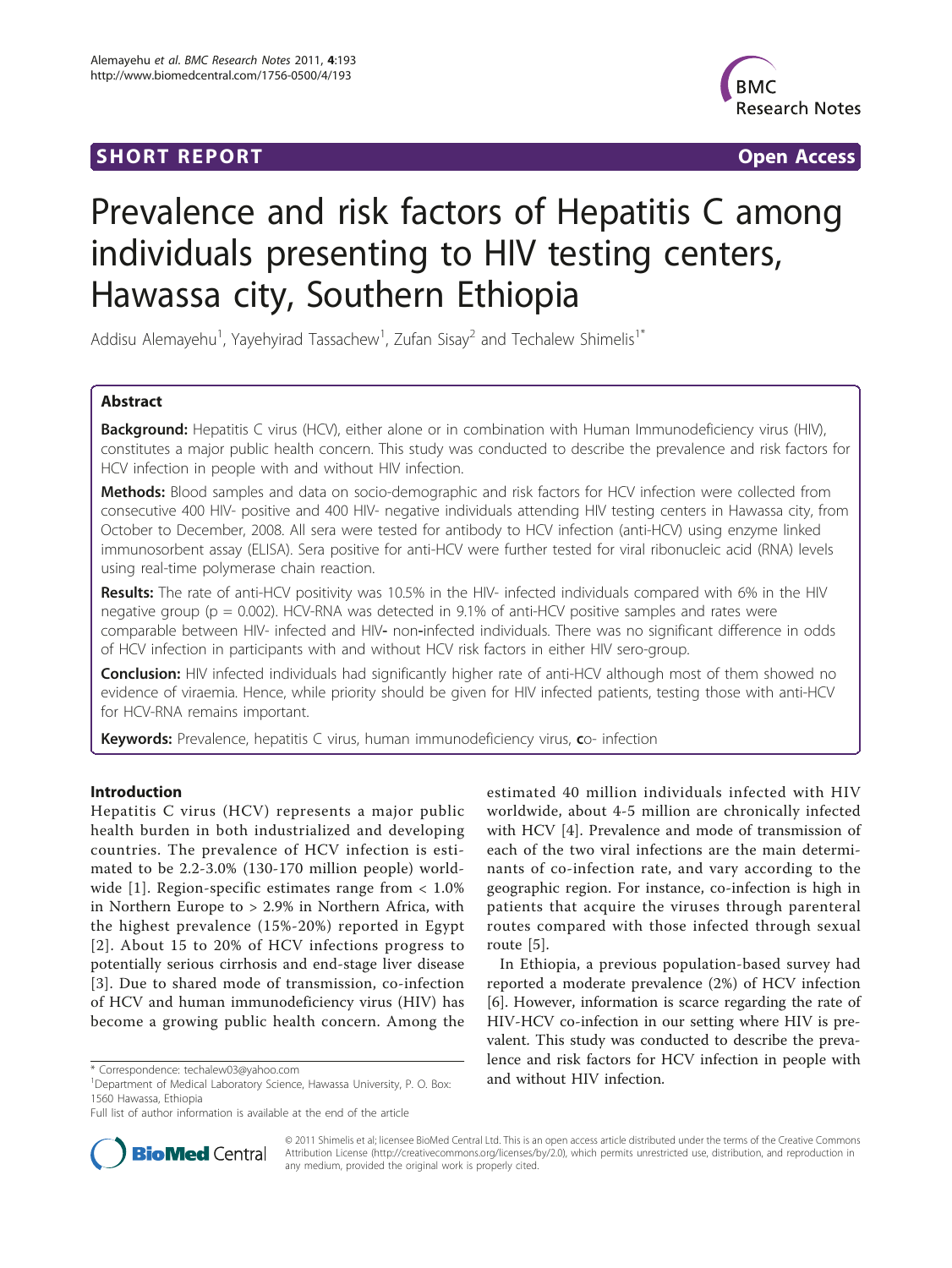## **Methods**

A sero-prevalence study of HCV was conducted in people with and without HIV infection attending HIV testing centers (Hawassa Referral Hospital, Hawassa Health Centre, Organization for Social Services for AIDS (OSSA), and Beth-Zeta Hospital) from October to December, 2008. These centers are located in Hawassa, the capital city of the Southern Nations, Nationalities and Peoples' Regional State and one of the administrative regions in Ethiopia. The centers provide voluntary HIV counseling and testing services using two approaches: a client-initiated approach to serve people seeking to know their HIV status, and a providerinitiated approach which enables health care provider offer targeted medical services. Clients who are tested HIV positive are usually referred to the Hawassa Referral Hospital. Clinical and immunological assessments (CD4+ T cell count) at enrollment and at six-monthly follow-up visits identify those who are eligible for antiretroviral therapy (ART). Those receiving ART monitor their disease status on a regular basis. Services including HIV counselling and testing, clinical and immunological assessments as well as ART are provided free of charge.

In this study, consecutive HIV-positive individuals who were at their first enrollment at the ART clinic as well as those who had been receiving ART for at least six months were recruited prospectively. Consecutive clients, who were tested HIV negative at any of the centers during the study period, were recruited for comparative purposes. The sample size was estimated using HCV prevalence rates of 4.5% and 0.8% in HIV-positive and HIV-negative subjects, respectively [[7\]](#page-4-0). With 95% level of confidence and 80% power of the study, the required sample size would be 800 (400 individuals in each HIV sero-group). In both HIV sero-groups, only individuals aged 15 years and above were included. Among HIV-positive clients, those found with a CD4+ T cell counts below 50 cells/mm<sup>3</sup> were excluded from the study due to the unreliability of HCV serological tests in a state of severe immunosuppression [\[8](#page-4-0)].

Counsellor nurses interviewed the study subjects using structured questionnaires on socio-demographic characteristics and risk factors of HCV infection such as history of traditional and modern medical practices, sexual practices, history of sexual transmitted infections (STIs), liver disease, and family history of liver disease. Remaining sera left from HIV testing and CD4+ T cell measurement were stored at -80°C for the purpose of HCV testing. All sera were screened at the Hawassa Referral Hospital laboratory for HCV antibody (anti-HCV) using Enzyme Linked Immunosorbent Assay (ELISA) (HUMAN anti-HCV ELISA, Germany). Sera found to be positive for anti-HCV were transferred in cold boxes to the International Clinical Laboratories in Addis Ababa where testing for viral ribonucleic acid (RNA) using real-time polymerase chain reaction (PCR) (Abbott Real-Time™ HCV) was performed. According to the manufacturer's guidelines, the real-time PCR test has detection sensitivity of a viral load as low as 12 IU/ml of serum. All samples were tested in accordance with the manufacturer's instructions and in duplicates to ensure reproducibility. Despite the possibility that the ELISA test introduces false positive result, we interpreted a positive anti-HCV test as HCV-exposure. Presence of HCV-RNA indicates active viral replication.

Data entry and analysis were performed using SPSS Version-16. Descriptive summary was presented in terms of mean, range, and proportions depending on the scale of the variable. Pearson's Chi-square test was used to assess differences in proportion of anti-HCV marker between HIV-infected and HIV-non-infected individuals. The strength of association between HCV status and risk factors was measured by calculating odds ratios. A given statistical test was reported significant whenever it resulted in a p-value < 0.05.

The study was approved by the Ethics Committees of Aklilu Lemma Institute of Pathobiology, Addis Ababa University and the College of Medicine and Health Sciences, Hawassa University. All participants gave informed written consent, and doctors managed HCV-positive cases.

## Results

Of the 402 HIV-positive and 404 HIV-negative individuals approached during the study period, 2 HIV-positive and 4 HIV-negative participants were excluded due to insufficient blood volume and refusal, respectively. The majority (94.7%) of HIV-infected participants were urban dwellers and married (48%) (Table [1](#page-2-0)). The mean age of HIV-infected participants was 31.7 years (range 18-70 years; SD 8.4) compared with 26.6 years (range 16-62 years; SD 7.3) in HIV- non-infected clients. The male to female ratio was 0.6:1 in HIV-positive and 0.9:1 in HIV-negative clients. Two-hundred (50%) HIVinfected participants were receiving ART.

The prevalence of anti-HCV in HIV-positive individuals was 10.5% compared to 6% in HIV-negative individuals ( $p = 0.002$ ) (Table [2\)](#page-2-0). A comparable rate of anti-HCV marker was observed in HIV-infected individuals with or without ART. HCV- RNA was detected in 6 (9.1%) of all 66 anti-HCV positive samples and viral load ranged from 31 IU/ml - 4.294 million IU/ml of serum. Rate of HCV- RNA was similar among anti-HCV- positive participants with or without HIV infection  $(7.1\%$  versus 12.5%, respectively;  $p = 0.39$ ), and in those HIV-infected with or without ART (5.3% versus 8.7%, respectively;  $p = 0.43$ ).

The exposure of HIV-infected and HIV-non-infected participants to different risk factors for HCV infection is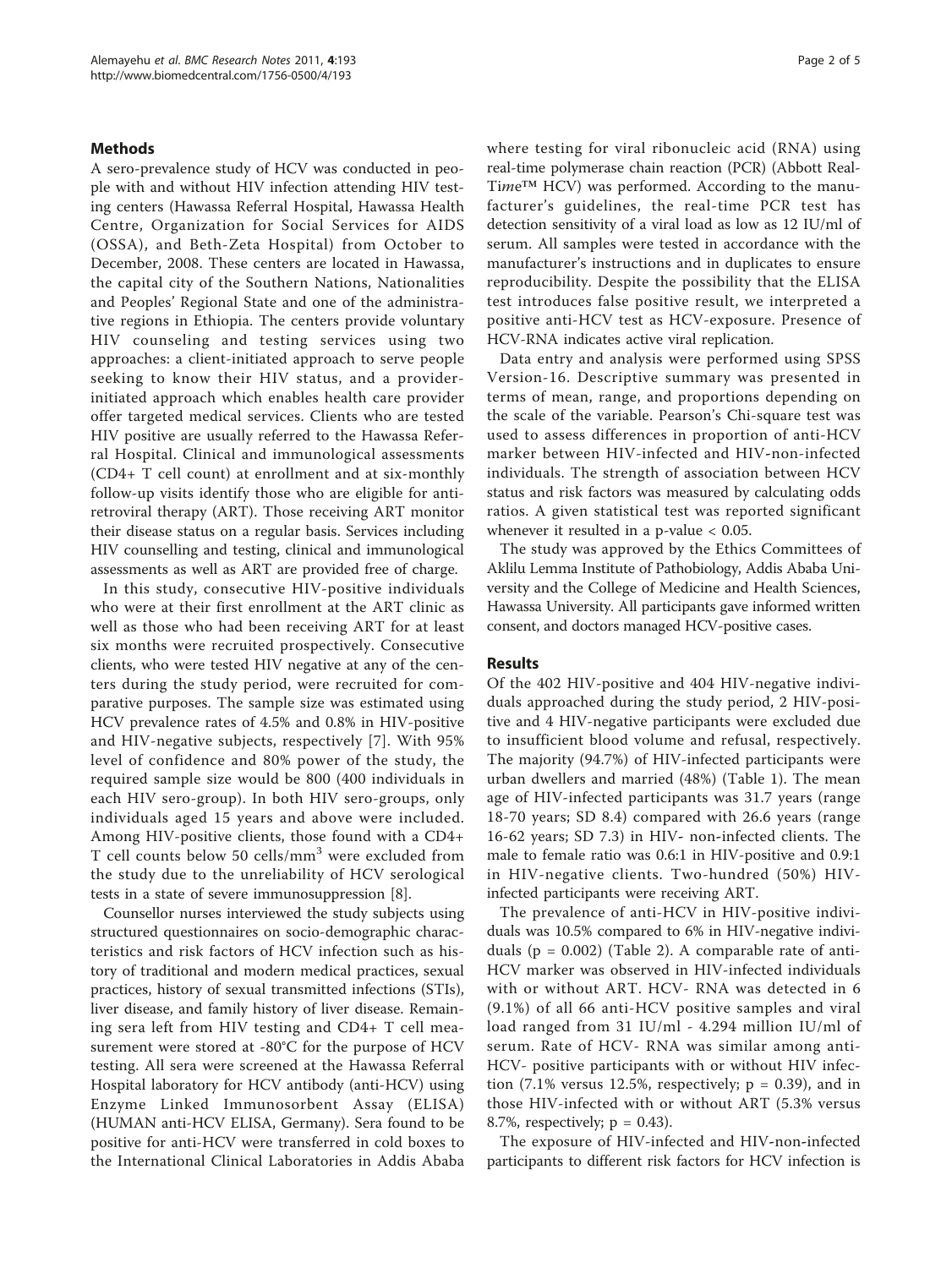<span id="page-2-0"></span>Table 1 Socio-demographic characteristics of HIV-positive and HIV-negative individuals at Hawassa HIV testing centers, 2008

| <b>Characteristics</b>              | <b>HIV</b><br>positive (%) | <b>HIV</b><br>negative (%) | Total (%)  |
|-------------------------------------|----------------------------|----------------------------|------------|
| Residence                           |                            |                            |            |
| Rural                               | 21(5.3)                    | 17(4.2)                    | 38(4.8)    |
| Urban                               | 379 (94.7)                 | 383(95.8)                  | 762(95.2)  |
| Sex                                 |                            |                            |            |
| Male                                | 151(37.8)                  | 191(47.8)                  | 342 (42.8) |
| Female                              | 249 (62.2)                 | 209(52.2)                  | 458 (57.2) |
| Age (years)                         |                            |                            |            |
| <20                                 | 6(12.5)                    | 42(87.5)                   | 48 (6)     |
| $20 - 29$                           | 164(40.5)                  | 241(59.5)                  | 405 (50.6) |
| 30-39                               | 161(63.6)                  | 92(36.4)                   | 253 (31.6) |
| 40-49                               | 55(75.3)                   | 18(24.7)                   | 73 (9.1)   |
| $\geq 50$                           | 14(66.7)                   | 7(33.3)                    | 21(2.6)    |
| Marital status                      |                            |                            |            |
| Married                             | 192(48)                    | 97(24.2)                   | 289 (36.1) |
| Single                              | 60(15)                     | 274(68.5)                  | 334 (41.8) |
| Divorced                            | 60(15)                     | 20(5.0)                    | 80 (10)    |
| Widowed                             | 88(22)                     | 9(2.2)                     | 97 (12.1)  |
| Religion                            |                            |                            |            |
| Orthodox                            | 250(62.5)                  | 163(40.8)                  | 413 (51.6) |
| Protestant                          | 112(28.0)                  | 199(49.8)                  | 311 (38.9) |
| Muslim                              | 31(7.8)                    | 37(9.2)                    | 68 (8.5)   |
| Other                               | 7(1.8)                     | 1(0.2)                     | 8(1.0)     |
| Educational status Educational stat |                            |                            |            |
| Illiterate                          | 57(14.2)                   | 19(4.8)                    | 76 (9.5)   |
| Primary school                      | 169(42.2)                  | 72(18.0)                   | 241 (30.1) |
| Secondary school                    | 150(37.5)                  | 139(34.8)                  | 289 (36.1) |
| Diploma                             | 16(4.0)                    | 119(29.8)                  | 135 (16.9) |
| Degree                              | 8(2)                       | 51(12.8)                   | 59 (7.4)   |

summarised in Table [3](#page-3-0). Histories of ear piercing and tooth extraction were the most frequently reported exposures in both HIV sero-groups. Among females with HIV infection, 22.5% reported having ahistory of abortion. Sero- prevalence rate of anti-HCV was higher in HIV-infected participants who reported having multiple sexual partners. There was no significant difference in odds of HCV infection in participants with and without HCV risk factors in either HIV sero-group (Table [3\)](#page-3-0).

## **Discussion**

The sero-prevalence of anti-HCV was 10.5% in HIVpositive and 6% in HIV-negative individuals. None of the risk factors included in the analysis significantly increased the odds of HCV exposure. The rate of HIV-HCV co-infection in the present study was higher compared to findings in an earlier report which investigated residents of Addis Ababa (4.5%) [\[7](#page-4-0)]. Although we found a lower co-infection rate compared with developed nations [\[9,10\]](#page-4-0), the magnitude of HCV in Ethiopia would become a concern as HIV is more prevalent in our settings.

Despite a weak association, we found a significant difference in rates of anti-HCV positivity between HIVinfected and HIV-non-infected individuals. In agreement, a previous report showed that HIV positive inhabitants in Addis Ababa had about five-fold rate of anti-HCV compared with HIV negative individuals [\[7\]](#page-4-0). However, associations between HCV and HIV infections in our settings were not as strong as those reported from industrialized countries where HIV can occur among HCV infected people exclusively [\[10,11\]](#page-4-0).

Unlike most western countries, risk factors such as repeated transfusions, haemodialysis, or injection drug use are very rare in Ethiopia where transmission of HIV is primarily through heterosexual exposure [\[12\]](#page-4-0). While it remains to be fully established, rising evidences point to implications of sexual activity in HCV transmission [\[13](#page-4-0)]. Sexual transmission of HCV that might be facilitated by HIV and other STIs has also been reported [[14](#page-4-0),[15\]](#page-4-0). Therefore, the role of sexual transmission should not be neglected as it may contribute to the higher rate of anti-HCV among HIV-infected individuals.

In the current study, the odds of HCV infection were not shown to be significantly affected by the exposure status of participants to various medical practices. This result contrasts with afinding from Egypt where risk factors including blood transfusion, invasive medical procedures, and frequent injections significantly increased the odds of HCV infection [[16](#page-4-0)]. This may be due to the strength of risk factors varying according to HCV epidemiology in a given geographical area. Moreover, unlike a report from Brazil [[13\]](#page-4-0), our investigation as well as a previous study from Egypt [\[16](#page-4-0)] showed that the odds of HCV infection was not significantly higher in

Table 2 Distribution of anti-HCV and HCV-RNA in HIV-positive and HIV-negative individuals at Hawassa HIV testing centers, 2008

| <b>HCV Marker</b> | <b>Total tested</b> | Number (%) positive | <b>HIV-positive</b> |          |                   |          | <b>HIV-negative</b> |           |        |          |
|-------------------|---------------------|---------------------|---------------------|----------|-------------------|----------|---------------------|-----------|--------|----------|
|                   |                     |                     | On ART              |          | <b>ART</b> naives |          | <b>Total</b>        |           |        |          |
|                   |                     |                     | Tested              | $+ve(%)$ | Tested            | $+ve(%)$ | Tested              | $+ve(%)$  | Tested | $+ve(%)$ |
| Anti-HCV          | 800                 | 66 (8.2)            | 200                 | 19 (9.5) | 200               | 23(11.5) | 400                 | 42 (10.5) | 400    | 24(6)    |
| <b>HCV-RNA</b>    | 66                  | 6(9.1)              | 19                  | (5.3)    | 23                | 2(8.7)   | 42                  | 3(7.1)    | 24     | 3(12.5)  |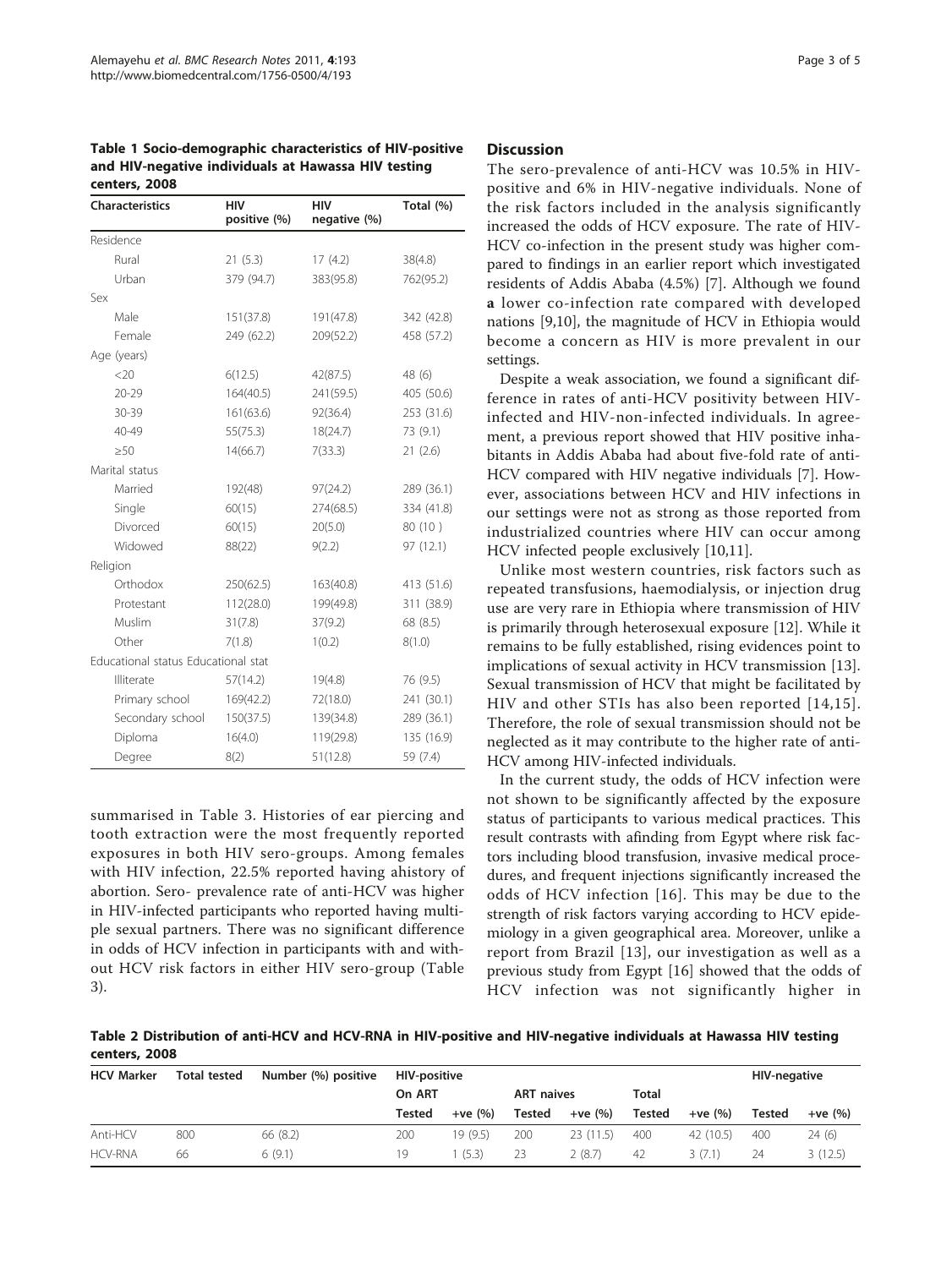| Characteristics                            | <b>HIV-positive</b> |                                 |                              | <b>HIV-negative</b> |                                            |                     |
|--------------------------------------------|---------------------|---------------------------------|------------------------------|---------------------|--------------------------------------------|---------------------|
|                                            | No (%) tested       | No (%) positive<br>for anti-HCV | Crude odds<br>ratio (95% CI) | No (%) tested       | No (%) positive Crude odds<br>for anti-HCV | ratio (95% CI)      |
| Hospital admission                         |                     |                                 |                              |                     |                                            |                     |
| No                                         | 300(75.0)           | 35(11.7)                        | $\mathbf{1}$                 | 342 (85.5)          | 21(6.1)                                    | $\mathbb{1}$        |
| Yes                                        | 100(25.0)           | 7(7.0)                          | $0.57(0.25 - 1.33)$          | 58 (14.5)           | 3(5.2)                                     | .83(0.24-2.89)      |
| Blood transfusion                          |                     |                                 |                              |                     |                                            |                     |
| No                                         | 388(97.0)           | 41(10.6)                        | $\mathbf{1}$                 | 398(99.5)           | 24(6.0)                                    |                     |
| Yes                                        | 12(3.0)             | 1(8.3)                          | $0.77(0.10-6.11)$            | 2(0.5)              | 0                                          |                     |
| Unsafe injection                           |                     |                                 |                              |                     |                                            |                     |
| $\rm No$                                   | 375(93.8)           | 40(10.7)                        | $\mathbf{1}$                 | 384(96.0)           | 24(6.2)                                    |                     |
| Yes                                        | 25(6.2)             | 2(8.0)                          | $0.73(0.17 - 3.20)$          | 16(4.0)             | 0                                          |                     |
| Multiple sexual partners *                 |                     |                                 |                              |                     |                                            |                     |
| No                                         | 315(78.8)           | 31(9.8)                         | $\mathbf{1}$                 | 344(86.0)           | 18(5.2)                                    | $\mathbf{1}$        |
| Yes                                        | 85(21.2)            | 11(12.9)                        | $1.3(0.65 - 2.84)$           | 56(14.0)            | 6(10.7)                                    | $2.1(0.82 - 5.74)$  |
| Sexual transmitted infections **           |                     |                                 |                              |                     |                                            |                     |
| No                                         | 282(70.5)           | 26(9.2)                         | $\mathbf{1}$                 | 380(95.0)           | 23(6.1)                                    | $\mathbf{1}$        |
| Yes                                        | 118(29.5)           | 16(13.6)                        | $1.54(0.80-3.0)$             | 20(5.0)             | 1(5.0)                                     | $0.82(0.11 - 6.38)$ |
| Tooth extraction                           |                     |                                 |                              |                     |                                            |                     |
| No                                         | 278(69.5)           | 27(9.7)                         | $\mathbf{1}$                 | 286(71.5)           | 18(6.3)                                    | $\mathbf{1}$        |
| Yes                                        | 122(30.5)           | 15(12.3)                        | $1.30(0.67 - 2.55)$          | 114(28.5)           | 6(5.3)                                     | $0.83(0.32 - 2.14)$ |
| Catheterization                            |                     |                                 |                              |                     |                                            |                     |
| No                                         | 393(98.2)           | 41(10.4)                        | $\mathbf{1}$                 | 399(99.8)           | 24(6.0)                                    |                     |
| Yes                                        | 7(1.8)              | 1(14.3)                         | $1.43(0.17 - 12.18)$         | 1(0.2)              | 0                                          |                     |
| Scarification                              |                     |                                 |                              |                     |                                            |                     |
| $\rm No$                                   | 373(93.2)           | 39(10.5)                        | $\mathbf{1}$                 | 367(91.8)           | 23(6.3)                                    | 1                   |
| Yes                                        | 27(6.8)             | 3(11.1)                         | $1.07(0.31 - 3.72)$          | 33(8.2)             | 1(3.0)                                     | $0.47(0.06 - 3.58)$ |
| Abortion                                   |                     |                                 |                              |                     |                                            |                     |
| $\rm No$                                   | 193(77.5)           | 18(9.3)                         | $\mathbf{1}$                 | 195(93.3)           | 11(5.6)                                    | $\mathbf{1}$        |
| Yes                                        | 56(22.5)            | 7(12.5)                         | 1.39(0.55-3.51)              | 14(6.7)             | 1(7.1)                                     | 1.29(0.15-10.8)     |
| Ear piercing                               |                     |                                 |                              |                     |                                            |                     |
| No                                         | 240(60.0)           | 22(9.2)                         | $\mathbf{1}$                 | 292(73.0)           | 16(5.5)                                    | $\mathbf{1}$        |
| Yes                                        | 160(40.0)           | 20(12.5)                        | 1.42(0.74-2.69)              | 108(27.0)           | 8(7.4)                                     | 1.38(0.57-3.32)     |
| Surgery ***                                |                     |                                 |                              |                     |                                            |                     |
| No                                         | 376(94.0)           | 40(10.6)                        | $\mathbf{1}$                 | 388(97.0)           | 24(6.2)                                    |                     |
| Yes                                        | 24(6.0)             | 2(8.3)                          | $0.76(0.17 - 3.37)$          | 12(3.0)             | 0                                          |                     |
| Blood letting                              |                     |                                 |                              |                     |                                            |                     |
| No                                         | 390(97.5)           | 41(10.5)                        |                              | 398(99.5)           | 24(6.0)                                    |                     |
| Yes                                        | 10(2.5)             | 1(10.0)                         | $0.95(0.12 - 7.66)$          | 2(0.5)              | 0                                          |                     |
| Tattooing                                  |                     |                                 |                              |                     |                                            |                     |
| No                                         | 365(91.2)           | 38(10.4)                        | $\mathbf{1}$                 | 376(94.0)           | 23(6.1)                                    | 1                   |
| Yes                                        | 35(8.8)             | 4(11.4)                         | $1.11(0.37 - 3.32)$          | 24(6.0)             | 1(4.2)                                     | $0.67(0.09 - 5.16)$ |
| History of liver disease ****              |                     |                                 |                              |                     |                                            |                     |
| No                                         | 373(93.2)           | 41(11)                          | 1                            | 387(96.8)           | 23(5.9)                                    | $\mathbf{1}$        |
| Yes                                        | 27(6.8)             | 1(3.7)                          | $0.31(0.04 - 2.36)$          | 13(3.2)             | 1(7.7)                                     | $1.32(0.16 - 10.6)$ |
| Contact with a person having liver disease |                     |                                 |                              |                     |                                            |                     |
| No                                         | 372(93.0)           | 39(10.5)                        | 1                            | 379(94.8)           | 24(6.3)                                    |                     |
| Yes                                        | 28(7.0)             | 3(10.7)                         | $1.03(0.30-3.55)$            | 21(5.2)             | 0                                          |                     |

## <span id="page-3-0"></span>Table 3 Anti-HCV positivity in relation to HCV risk factors in HIV-positive and HIV- negative individuals at Hawassa HIV testing centers, 2008

\* having more than one sexual partner; \*\* have ever been diagnosed for sexual transmitted infections (excluding HIV); \*\*\* ever had minor or major surgical operation; \*\*\*\* have ever been diagnosed for liver disease